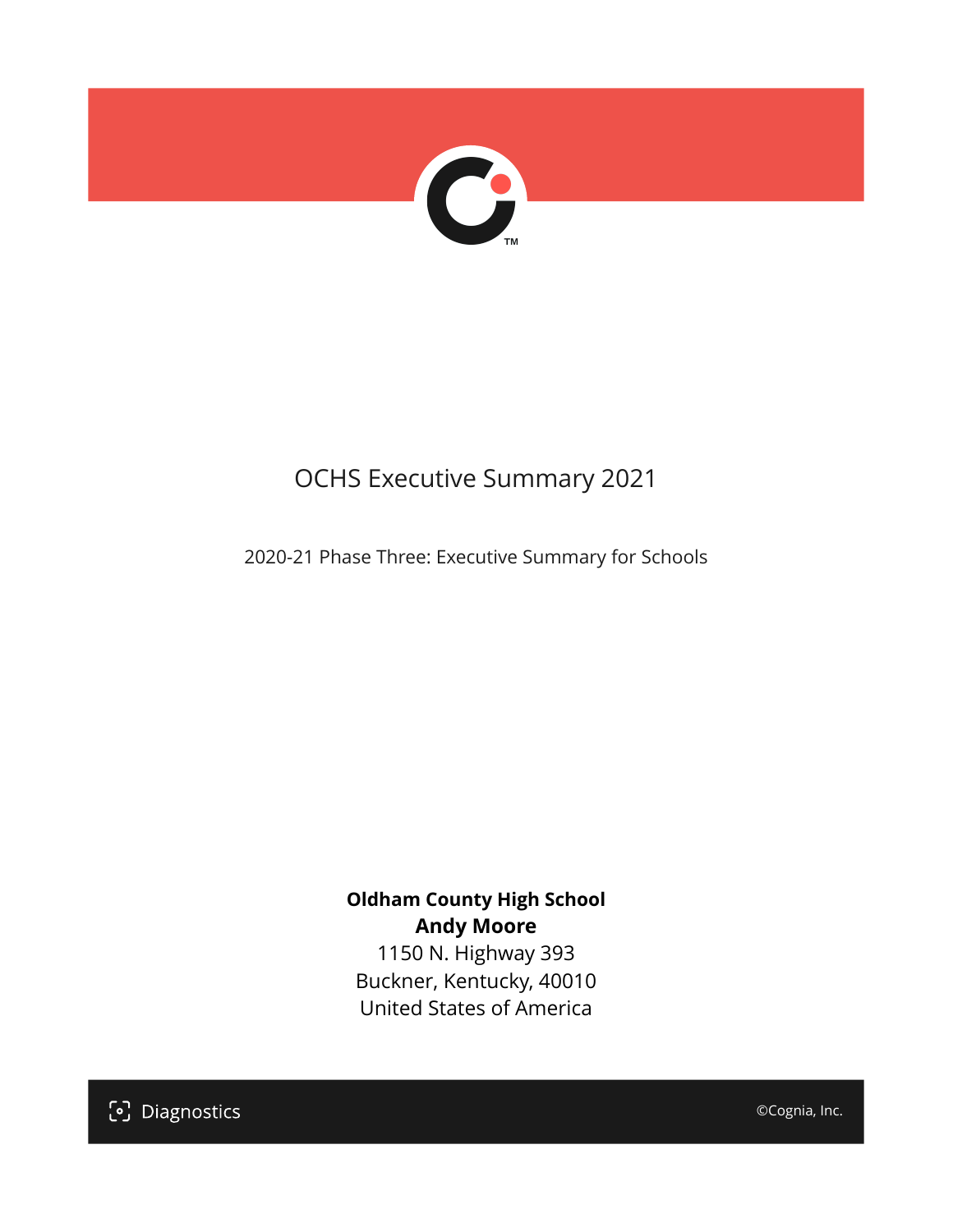#### **Table of Contents**

| 2020-21 Phase Three: Executive Summary for Schools |  |
|----------------------------------------------------|--|
|                                                    |  |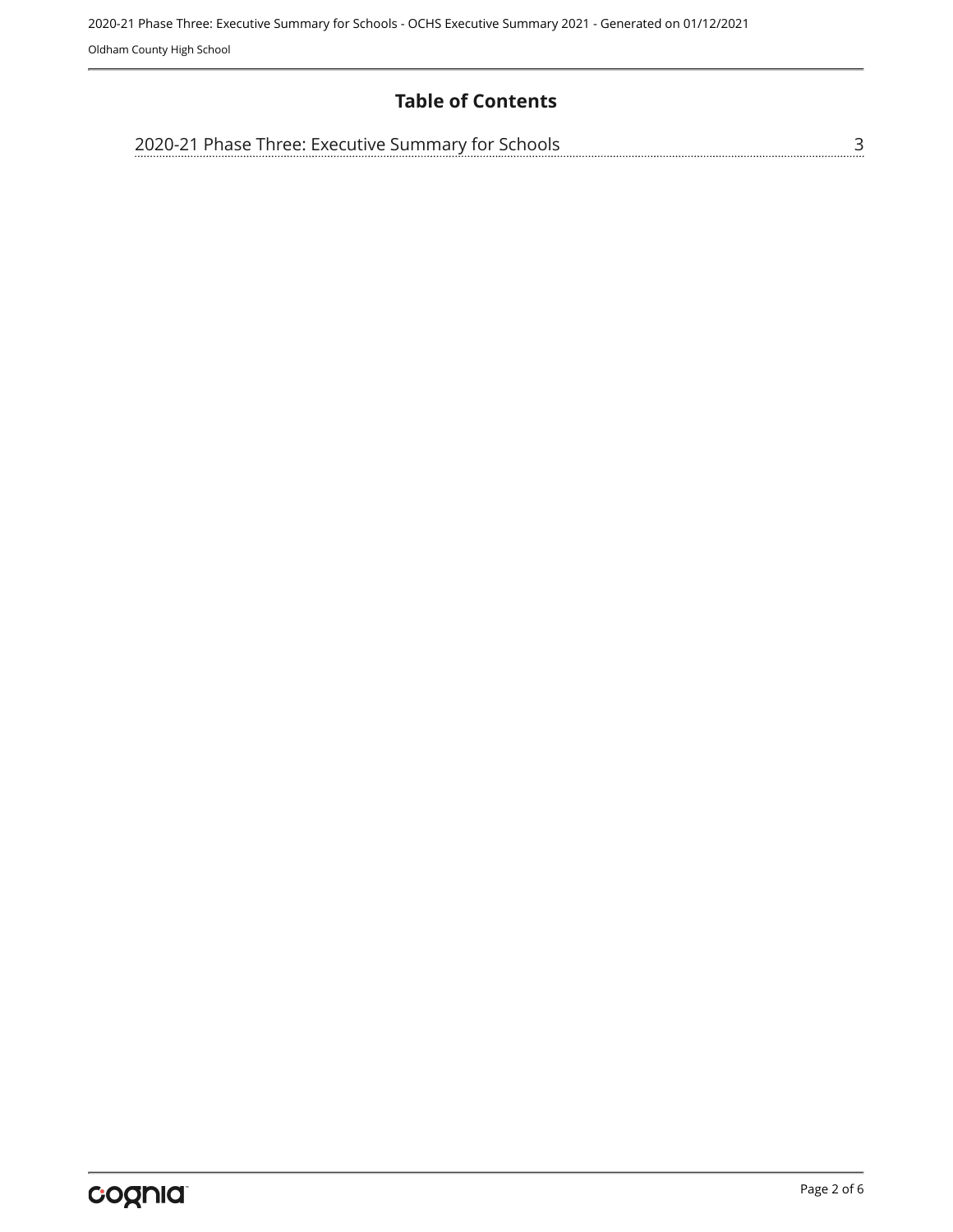## <span id="page-2-0"></span>**2020-21 Phase Three: Executive Summary for Schools**

. Describe the school's size, community/communities, location, and changes it has experienced in the last three years. Include demographic information about the students, staff, and community at large. What unique features and challenges are associated with the community/communities the school serves?

Oldham County is a growing community (10.1% population change from 2010 to 2017 from www.census.gov) comprised primarily of suburban neighborhoods outside of Metro Louisville. The county population is 91.5% white, 4.6% AfricanAmerican, and 4.0% Hispanic/Latino. Growth is largely a result of families relocating due to the outstanding reputation of the school system. Agriculture, small business, the state prison system, regional hospital, and the school district comprise most of the local economy. A business park has been developed in hopes of attracting more business and industry to the area. Oldham County High School (OCHS) is the largest of the three high schools in Oldham County. The OCHS staff consists of one principal, five assistant principals, four counselors, one librarian, one School Technology Integration Coach, one school resource officer, 92 teachers, and 24 classified staff plus additional staff in our cafeteria. The over 1,690 students are slightly more diverse than both the county itself and the other two high schools with demographic figures displaying a population that is 85.7% white, 7% Latino, and 3.1% African American, 3.0% Two or More Races, and 1.1% Asian. Also, OCHS students are more likely to come from a lower socio-economic background than their peers at the other two high schools. Free and reduced numbers have gradually increased from 21% five-years ago to 26.1% of the student body today. This deviation can be attributed to the majority of OCHS students coming from LaGrange, the county's urban center. OCHS recognizes that the change in student population is one of the biggest challenges confronting the school and is continually looking for ways to adapt to best meet the needs of this changing student population. One area in which OCHS has increased opportunities for students is through preparing a more vigorous college preparatory program through access to dual-credit. OCHS offers a variety of Advanced Placement courses and dual-credit courses taught by staff at OCHS, the Arvin Career Educational Center, Jefferson Career and Technical College (JCTC), and the University of Louisville. Our dual-credit partnership with JCTC is expansive, with courses offered on- campus at OCHS, and off-campus for seniors at the JCTC Carrollton Campus. OCHS has students taking courses at the University of Louisville, and is expanded dual-credit opportunities for students at OCHS to include U of L courses taught by OCHS teachers. The goal is for every OCHS student to graduate having attempted college credit before they graduate.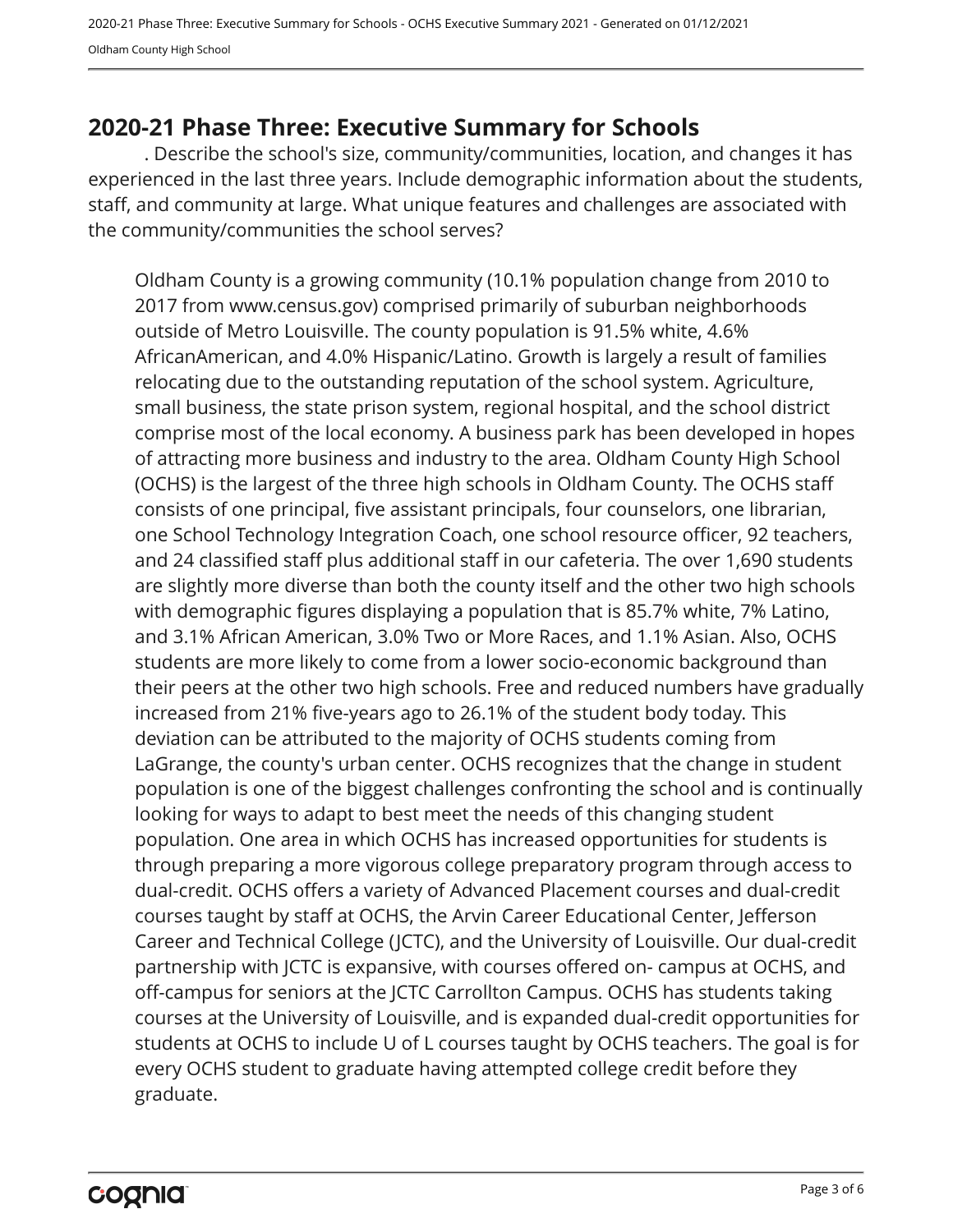2020-21 Phase Three: Executive Summary for Schools - OCHS Executive Summary 2021 - Generated on 01/12/2021 Oldham County High School

. Provide the school's purpose statement and ancillary content such as mission, vision, values, and/or beliefs. Describe how the school embodies its purpose through its program offerings and expectations for students.

Oldham County High School is committed to providing a safe and relevant learning environment that equips students with the problem- solving skills necessary to be successful for the challenges awaiting them in the 21st century. Our mission is to ensure high levels of learning+ (social and emotional growth) for each and every student. All members of the Oldham County High School community - students, parents, and staff - work together as a team to create an atmosphere where creativity, pride, and accountability develop life-long learners equipped with the technological, critical thinking, and other skills necessary to succeed in life after high school. We want to ensure that all students have a purpose and a path to success after high school - whether it be college, career and technical school, military, or straight to a career.

. Describe the school's notable achievements and areas of improvement in the last three years. Additionally, describe areas for improvement that the school is striving to achieve in the next three years.

The Class of 2020 graduated with a combined over 3,200 college credit hours and the partnership with JCTC and University of Louisville continues to grow and provide a more rigorous college experience for juniors and seniors. Also, there has been continual growth in the STEM program and other career pathway opportunities at both OCHS and at the Arvin Educational Center. The staff at OCHS will collaborate to implement professional learning communities with fidelity to ensure that all students, including GAP students, master the essential standards in each of their courses. This includes providing intervention and enrichment opportunities for students during the regular school day. OCHS will provide rigorous and relevant learning experiences for students that will help them find their passion in life and be ready for post-secondary aspirations.

. **CSI/TSI Schools (including ATSI) Only:** Describe the procedures used to create the school's improvement plan and briefly state the specific efforts to address the causes of low student performance and resource inequities.

n/a

. Provide any additional information you would like to share with the public and community that were not prompted in the previous sections.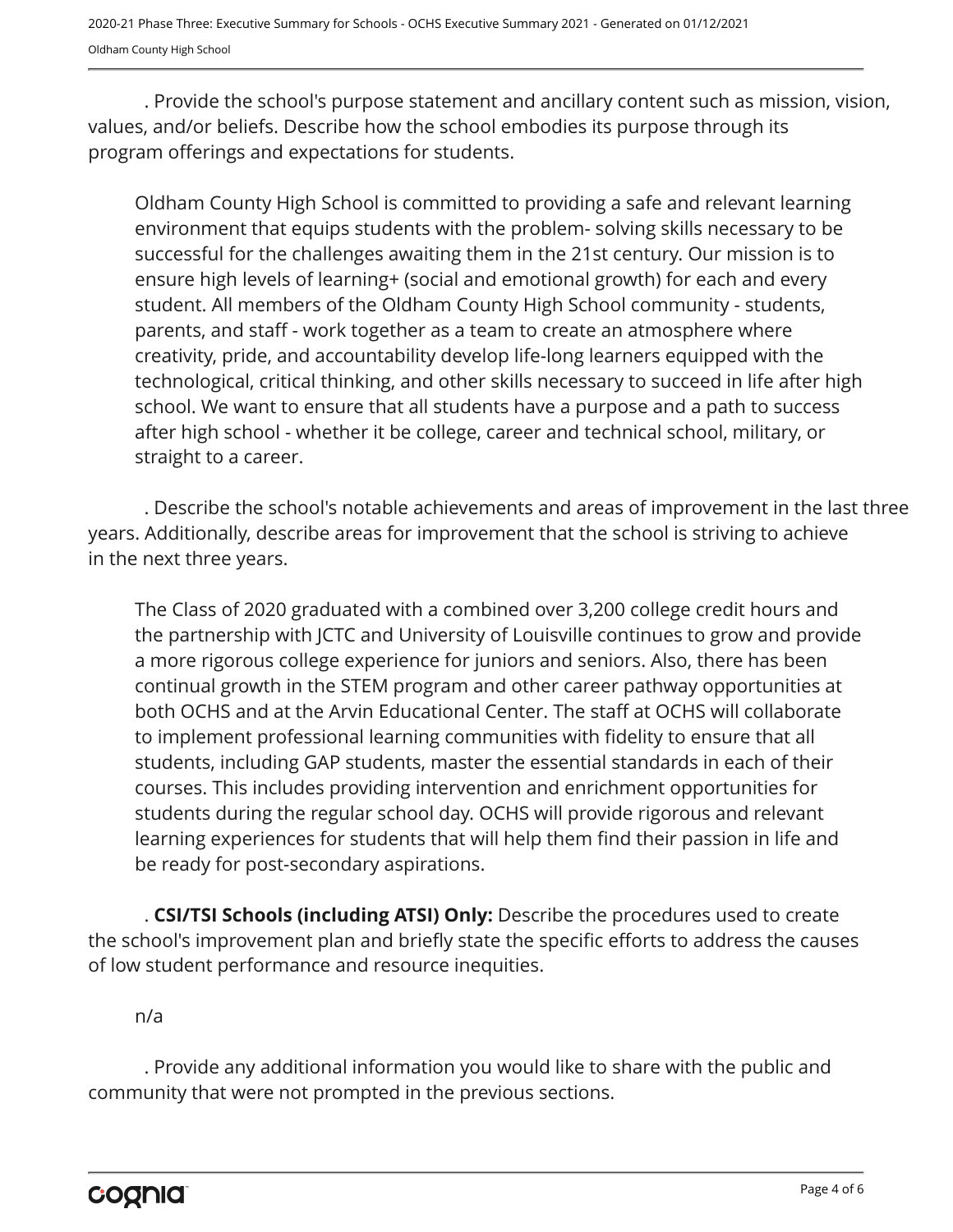OCHS is committed to building partnerships with all stakeholders in an effort to make collaborative decisions which are in the best interest of our students. Our biggest accomplishment for the 2019-2020 school year is the implementation of the 3rd year of our Lead program, which provides intervention and enrichment during the school day for every student. We believe our fundamental purpose is to ensure high levels of learning for each and every student so he or she becomes a successful adult. In order to make this happen we must identify the barriers for student and provide every student with the additional time and support needed to learn at high levels. The implementation of LEAD has provided time and support structures to make this happen for our students. The mission of LEAD is: - to provide the time needed to support students in making progress towards their individual college and career pathways - to increase students' sense of belonging and engagement in the school community - to allow students' choice and ownership in learning opportunities - to provide immediate intervention opportunities for students when they struggle - to provide enrichment opportunities when students are ready for acceleration. We are proud of the progress made this school year, especially in terms of providing intervention for academics, social/emotional needs, and cultural competence.